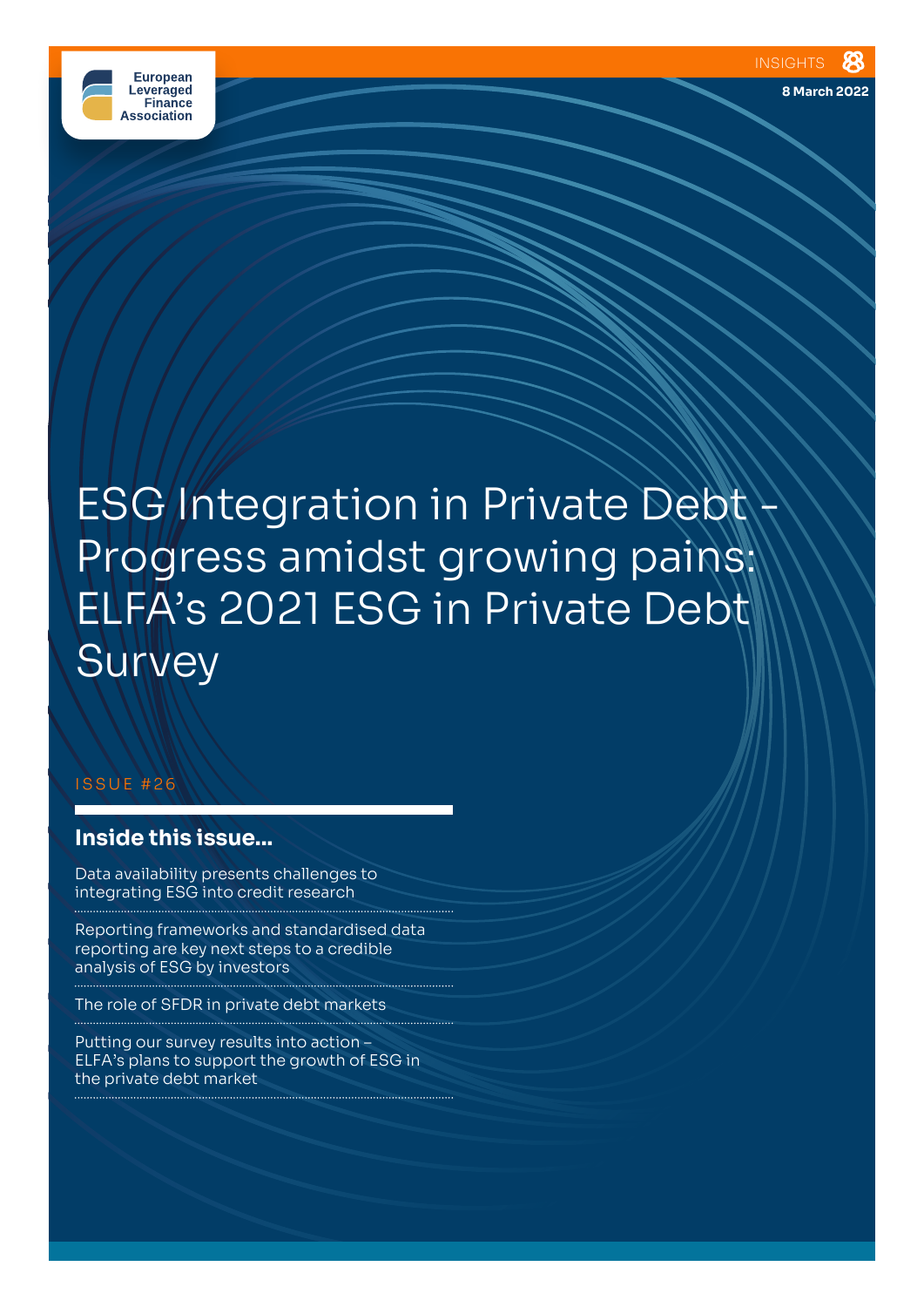**8 March 2022**

# **ESG Integration in Private Debt - Progress amidst growing pains: ELFA's 2021 ESG in Private Debt Survey**

#### **Executive Summary**

- In the first volume of our Insights Series, exploring integration of environmental, social, and governance (ESG) factors in private credit, [The Growth of ESG in Private Debt Markets](https://elfainvestors.com/wp-content/uploads/2021/10/ELFA-Insights-18-The-Growth-of-ESG-in-Private-Debt-Markets-Current-Challenges-Proposed-Next-Steps-and-ELFAs-ESG-in-Private-Debt-Survey.pdf), we summarised the regulatory and market drivers behind this trend, existing approaches to ESG in deal documentation, and some of the challenges faced by lenders, borrowers and other market participants in the face of ESG's stratospheric growth.
- Our recently conducted ESG Survey in Private Debt was designed to explore the extent to which investors were currently integrating ESG considerations into their credit analysis, to understand their motivations for doing so, and to identify opportunities and challenges facing this asset class.
- In this Insights report, we review the key findings from this survey, which collated views from 32 investors representing 23 organisations.
- The survey results reveal that private credit managers are increasingly integrating ESG considerations into their investment processes, driven in large part by end investor requests for ESG data.
- ESG analyses are also driving investment decisions in the market, with around 90% of respondents reporting that in the last 12 months they have passed on, reduced or sold out of a credit investment entirely due to ESG reasons at least once.
- The results also reveal confusion in the face of regulatory developments, which is exacerbating the impact of the lack of ESG data.
- Whilst borrowers and private equity sponsors that are engaged on these issues, are willing to contribute ideas and solutions, the nascent data collection, reporting methods and fewer resources in private debt markets present unique challenges.
- Informed by these results, ELFA has initiated a number of workstreams for 2022 with a view to raising awareness of these issues, developing educational resources for borrowers and increasing the availability of quality ESG data for private debt market participants.

# **Introduction**

ELFA's inaugural ESG in Private Debt Survey launched in November 2021 to broaden our outreach on the topic, canvassed views of private credit investors both inside and outside of our organisation to inform our work and to support the growth of ESG in the private debt markets.

The survey, conducted in November 2021, explores themes from our inaugural Insights report on the growth of ESG in private debt markets. The report summarised some of the unique issues facing private debt market participants seeking to engage on ESG. We plan to revisit these topics in surveys periodically, not only to track developments but also to inform initiatives conducted under our Private Debt Committee's ESG workstreams.

The survey revealed that ESG is a core factor in private credit investment processes, though data gaps need to be addressed to support this transition. Regulatory pressures present additional challenges, where a significant percentage of investors believe they are in scope for the Sustainable Finance Disclosure Regulation (SFDR), whilst far fewer of the survey respondents reported having access to the necessary information required for Article 8 fund reporting.

This lack of data is mostly attributed to borrowers' nascent data collection and reporting methods. The lack of resources at the borrower level contribute to this issue, as the typical private credit borrower is usually a smaller business than those issuing public equity or fixed-income instruments.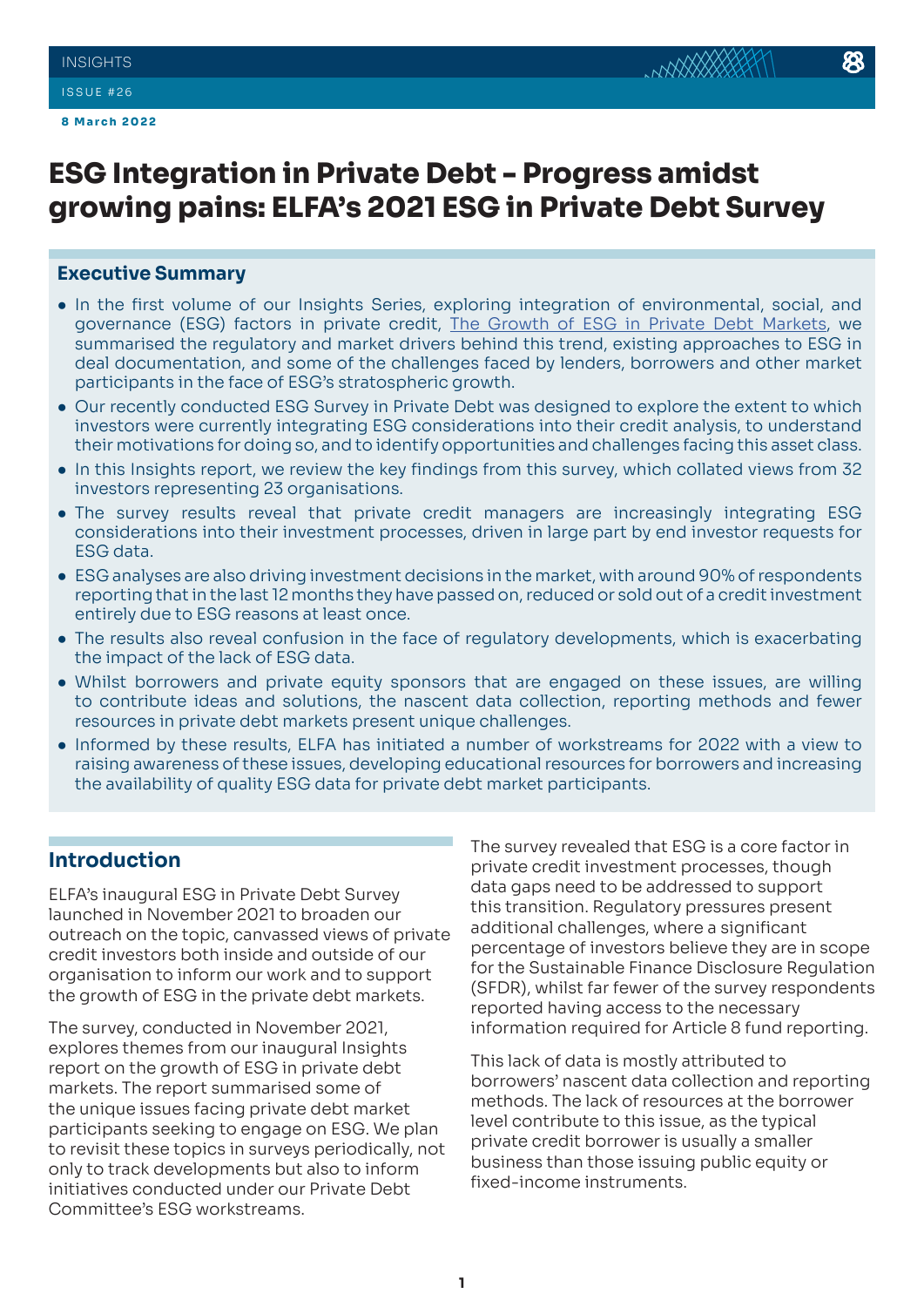We believe that by coordination amongst private debt market participants, including investors, debt advisory firms, private equity firms, borrowers and professional trade associations, will help the market overcome some of the challenges to ESG integration in this asset class. As such, our 2022 projects will focus on the issues raised by the survey as described in this report.

ESG integration is quickly evolving in private debt markets, with significant pressure coming from end investors

The private debt market has undergone a seismic shift over the last few years in its approach towards ESG factors. Around 50% of survey respondents incorporate ESG considerations into more than 75% of their firm's private debt AUM.

Further, ESG analysis is increasingly becoming an integral part of private debt managers' investment processes and decisions. For close to 95% of respondents, ESG is very important or extremely important in the credit analysis process – 87% of participants agree that lack of ESG therefore is likely or very likely to be a deal breaker. Around 90% of participants have passed at least once on a deal due to ESG reasons, and for more than 15% of respondents this decision has been taken as many as twenty times or more.

**"[Growth in ESG disclosure] will be driven by requirements from private debt LPs, so if ELFA can help them navigate ESG that would accelerate the process." – Respondent to ELFA's ESG in Private Debt Investor Survey**

# **Data availability presents challenges to integrating ESG into credit research**

This increased focus on ESG is becoming embedded into private credit managers' investment analyses, where close to two-thirds of survey respondents reporting that the primary way they integrate ESG into their portfolios is through credit research. This exceeds the proportion of respondents using exclusions as their primary approach to ESG investing (23% of respondents), whilst direct engagement with borrowers as the sole method of gathering ESG information, accounted for only 10% of respondents.

This echoes trends observed in the broadly syndicated loan and high yield bond market, explored in our Insights report **ESG** Integration [in the Leveraged Finance Market – Continued](https://elfainvestors.com/wp-content/uploads/2022/01/ELFA-Insights-24-ESG-Integration-in-Leveraged-Finance-%E2%80%93-Continued-Focus-Amidst-Persistent-Data-Gaps-ELFAs-2021-ESG-Investor-Survey-Results.pdf)  [Focus Amidst persistent Data Gaps](https://elfainvestors.com/wp-content/uploads/2022/01/ELFA-Insights-24-ESG-Integration-in-Leveraged-Finance-%E2%80%93-Continued-Focus-Amidst-Persistent-Data-Gaps-ELFAs-2021-ESG-Investor-Survey-Results.pdf), published in January, suggesting an alignment in ESG approaches across leveraged finance markets.

Availability of good quality ESG data continues to be the greatest obstacle to comprehensive ESG analyses in these markets, with eighty-seven per cent of respondents flagging that a lack of ESG information or unsatisfactory findings would constitute a deal breaker or could lead managers to turn down opportunities.

This problem is also observed during auction processes where 70% of respondents reported that the information provided is only sometimes or rarely sufficient.

**"The key issue is lack of awareness of ESG by portfolio companies. They will not know how to do GHG emissions calculations and sometimes hiring an ad-hoc advisor is quite challenging." – Respondent to ELFA's ESG in Private Debt Investor Survey**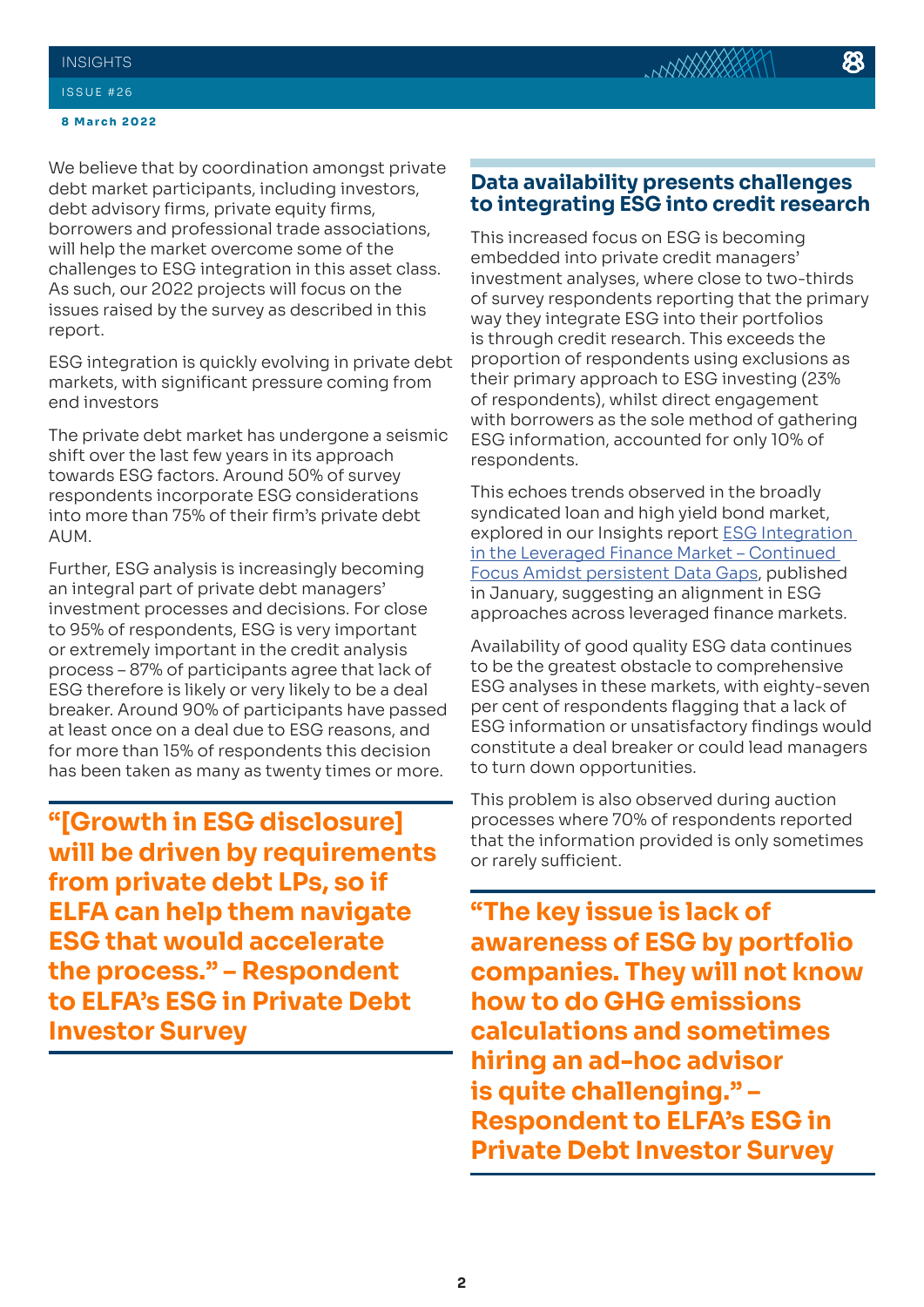#### **8 March 2022**

Private debt investors primarily use internal ESG ratings as part of their ESG approach. This is in part due to the specific nature of private debt funds where deeper engagement with borrowers is more prevalent. Meanwhile, only 6%, always or usually use external ESG research in their process, though the use of external ESG ratings is more common at just above 20% of respondents using this source of information. However, 90% of participants consider external ESG diligence as equally if not very important.

A 70% of our survey respondents reported monitoring borrower ESG KPIs annually, with a few others monitoring data on a quarterly basis.

# **Reporting frameworks and standardised data reporting are key next steps to a credible analysis of ESG by investors**

Even when borrowers do report ESG data, the lack of standardisation creates challenges in effective use of the data. When private credit investors were asked which of the following frameworks, they consider in their ESG analyses, SASB and the Sustainability Development Goals (SDGs) were the top choices followed by EU Taxonomy.

This is in some ways to be expected as there is currently no official standards board for disclosure and an ever-greater mix of initiatives by market participants is emerging.

There are several projects aiming to address these issues, including the creation of the International Sustainability Standards Board (ISSB), which has merged with the Climate Disclosure Standards Board (CDSB) this year.<sup>1</sup> The organisation will look to consolidate SASB standards and integrated reporting in June 2022, bringing much-needed standardisation to the market.

[The ESG Data Convergence project](https://ilpa.org/ilpa_esg_roadmap/esg_data_convergence_project/) is also another initiative seeking to establish standardisation in data reported from GPs to LPs. ELFA intends to collaborate with these and other organisations on the issues facing the private debt market participants.

**"[ELFA can support improved ESG reporting] by providing best practice examples of disclosure." – Respondent to ELFA's ESG in Private Debt Investor Survey**

Ideas offered by survey respondents to support the growth of ESG investing in private debt markets included:

- 1. Raise awareness of ELFA's ESG Fact Sheets amongst private debt market participants.
- 2. Improve the availability of ESG data, including metrics, standardisation and disclosure.
- 3. Educate market participants on the regulatory requirements present in the asset management industry, especially banks, law firms and borrowers.

# **The role of SFDR in private debt markets**

The SFDR presents a range of new obligations to encourage more transparency by asset managers on their ESG investments and aims to address greenwashing issues. Investments promoting ESG characteristics (deemed as Article 8 funds) or with sustainable investment objectives (falling under Article 9) will be expected to report specified metrics on their sustainability performance.<sup>2</sup>

While the full text and implementation methodology of the regulation will come into effect from July 2022, market participants expect that disclosure of PAIs will be required for all firms in scope of the regulation, whilst others may follow as a matter of market practice. Regulatory Technical Standards (RTSs) for how disclosures will be made and further instruction on what indicates as PAI is also expected to be clarified in the updated regulation.

<sup>&</sup>lt;sup>1</sup> Please see <u>CDSB Sunset event</u> and <u>International Sustainability Standards Board</u>.

<sup>&</sup>lt;sup>2</sup> REGULATION (EU) 2019/2088 OF THE EUROPEAN PARLIAMENT AND OF THE COUNCIL of 27 November 2019 on sustainability [related disclosures in the financial services sector](https://eur-lex.europa.eu/legal-content/EN/TXT/?uri=CELEX:32019R2088)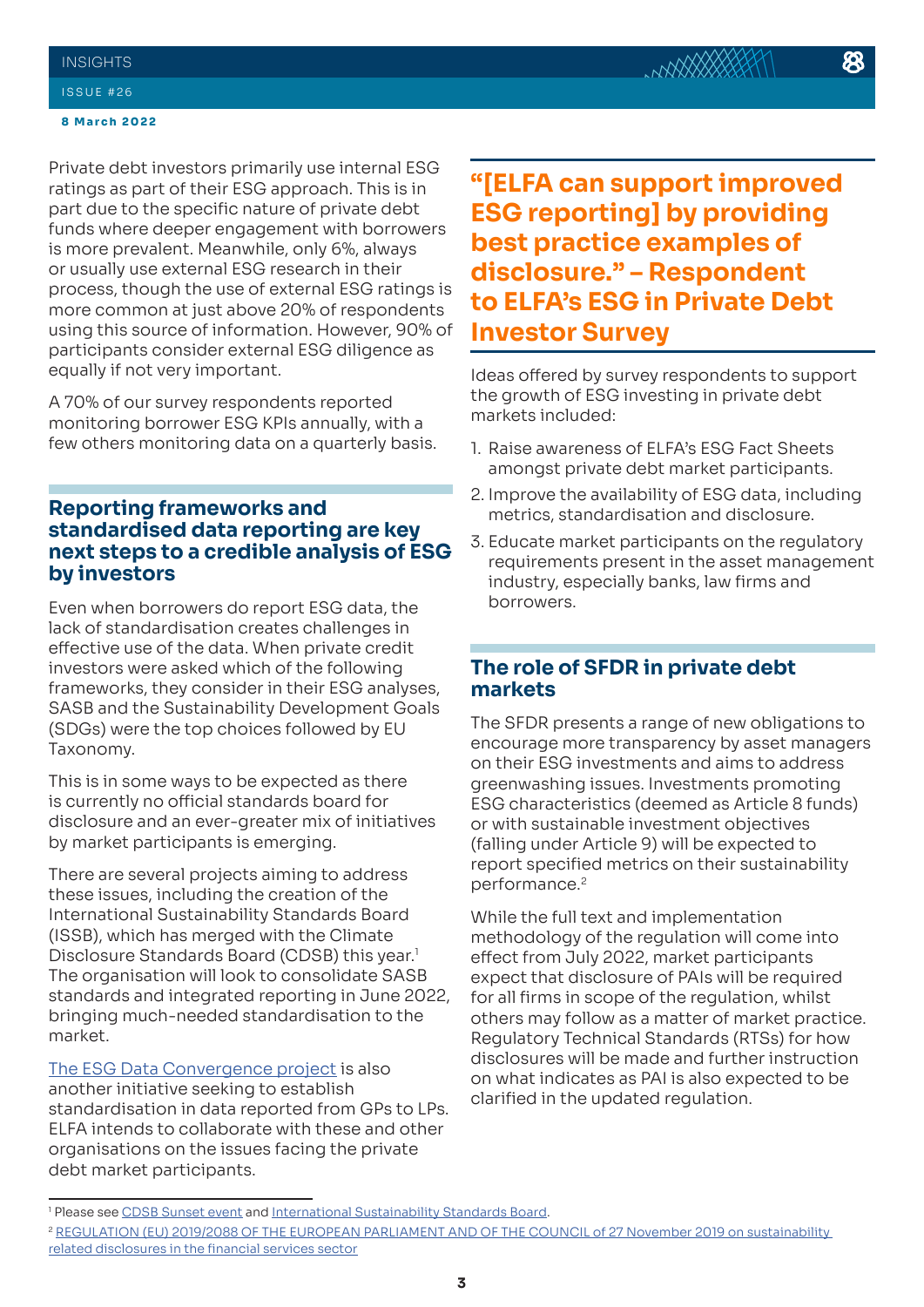#### **8 March 2022**

The requirements may look similar to the 18 criteria of the Principal Adverse Sustainability Impact statements in Annex 1 of [ESMA's Final](https://www.esma.europa.eu/sites/default/files/library/jc_2021_03_joint_esas_final_report_on_rts_under_sfdr.pdf)  [Report on draft Regulatory Technical Standards](https://www.esma.europa.eu/sites/default/files/library/jc_2021_03_joint_esas_final_report_on_rts_under_sfdr.pdf) (dated February 2021). These include criteria such as greenhouse gas emissions (scope 1, 2 and scope 3 from 2023 onwards), gender pay gap and board diversity.

Our survey revealed that at least two thirds of respondents believe that they are in scope for SFDR regulation. When asked which SFDR classification the largest proportion of their private credit funds fall into, 45% of participants cited Article 6.

Alternative funds are expected to have the lowest percentage of Article 8 and 9 funds. This reflects views shared in the survey, with just over 20% reporting holding Article 8 funds and no respondents reporting holding Article 9 funds in their portfolios.

SFDR may support increased ESG transparency with additional reporting obligations being passed on to investee companies as lenders seek to deploy ESG strategies. Indeed, around 52% of our survey respondents plan to move to Article 8 or Article 9 funds.

However, these results come with significant uncertainty from survey respondents about the new regulations – nearly 30% of respondents were unsure whether their firm was in scope for SFDR, and of those not in scope, 42% did not know if their firm would nonetheless report in line with the regulation's requirements.

**"Regulatory requirements [will improve ESG disclosure and transparency in the private debt market], e.g., big private companies might have similar reporting requirements as private companies." – Respondent to ELFA's ESG in Private Debt Investor Survey** 

### **Putting our survey results into action – ELFA's plans to support the growth of ESG in the private debt market.**

Whilst increased engagement by borrowers and private equity sponsors is encouraging, with some showing willingness to provide ESG information, the lack of data is exacerbated by insufficient data collection and reporting methods.

This is in part due to the typical private credit borrower being smaller than those issuing public equity or fixed-income instruments, and as such possessing fewer resources to support this undertaking.

When asked what ELFA could do to support the growth of ESG in this market, 84% of participants cited raising awareness of [ELFA's ESG Fact Sheets](https://elfainvestors.com/publications/elfa-diligence/?pubinitiatives=esg) amongst private debt market participants. A significant number of respondents also reported that educational resources would be useful to support companies and their advisers. Some of our plans to implement these suggestions are set out below.

#### **Adding a Chapter on ESG in Private Debt Markets to our Guide for Company Advisers on ESG Disclosure in Leveraged Finance**

**Transactions:** Following engagement with a wide range of market participants, including private equity sponsors, arranging banks, and law firms, during our ESG Workshop for Advisers held in January, our updates to the Guide will include a chapter on ESG in private debt and a chapter on ESG litigation risk. Market participants are welcome to submit suggestions for these chapters to Sabrina Fox, ELFA's CEO, at [sfox@elfainvestors.com.](mailto:sfox@elfainvestors.com)

#### **Forming a Working Group for ESG Data**

**Providers:** This year ELFA is leading a working group that will focus on bringing together ESG data providers with a view to increasing leverage finance coverage and facilitating engagement on the need for increased climate and carbon data reporting. To join this working group, send an email to Sneha Nayak, Research Analyst for ELFA, at [snayak@elfainvestors.com.](mailto:snayak@elfainvestors.com)